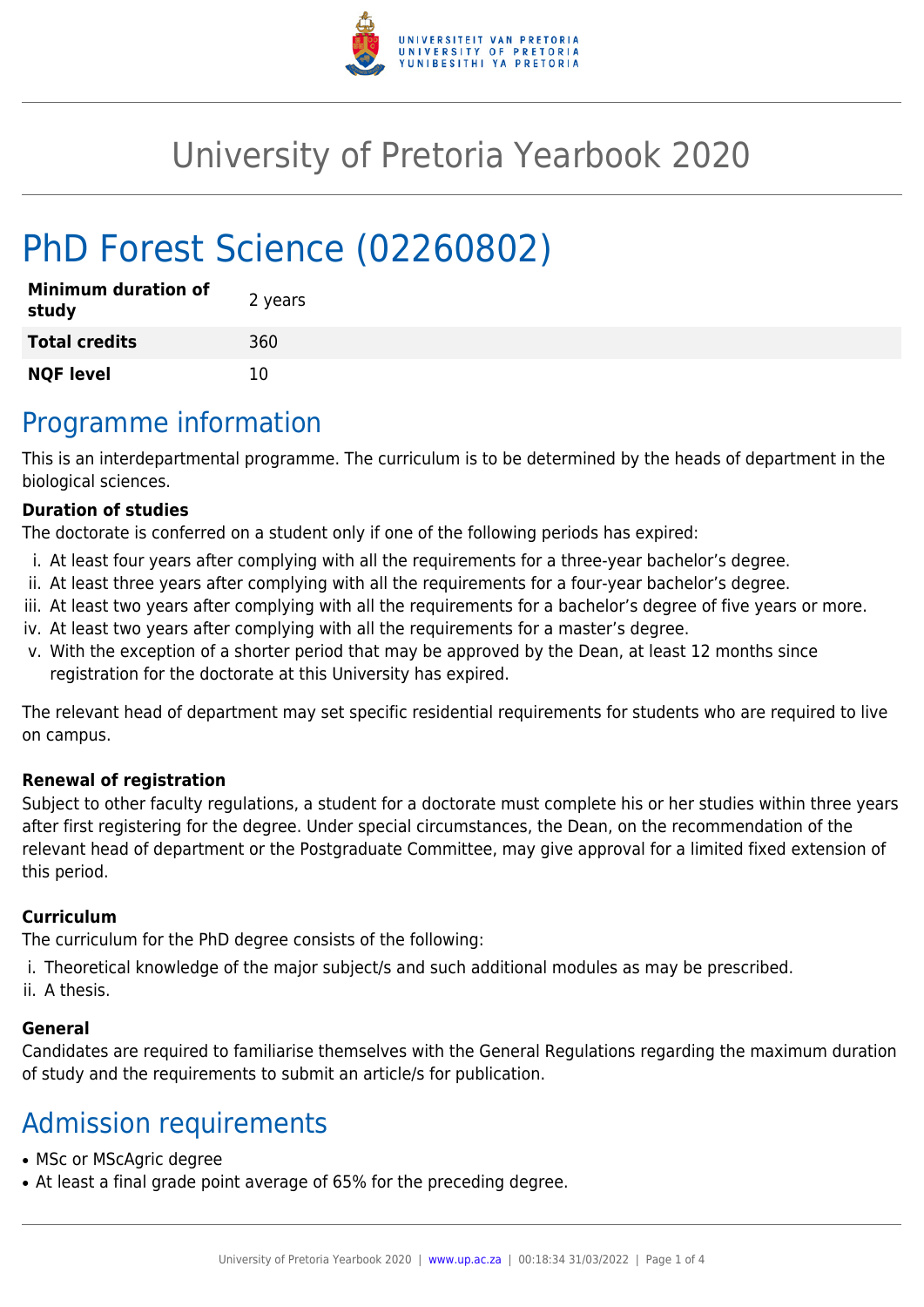

• SAQA evaluation compulsory. (NQF level 8 required)

## Examinations and pass requirements

- i. Consult the General Regulations that apply to the calculation of marks.
- ii. In order to obtain the PhD degree the candidate must:
- pass the examinations and the prescribed modules, as determined in the study programme;
- pass the thesis; and
- pass the final examination on the thesis and general subject knowledge.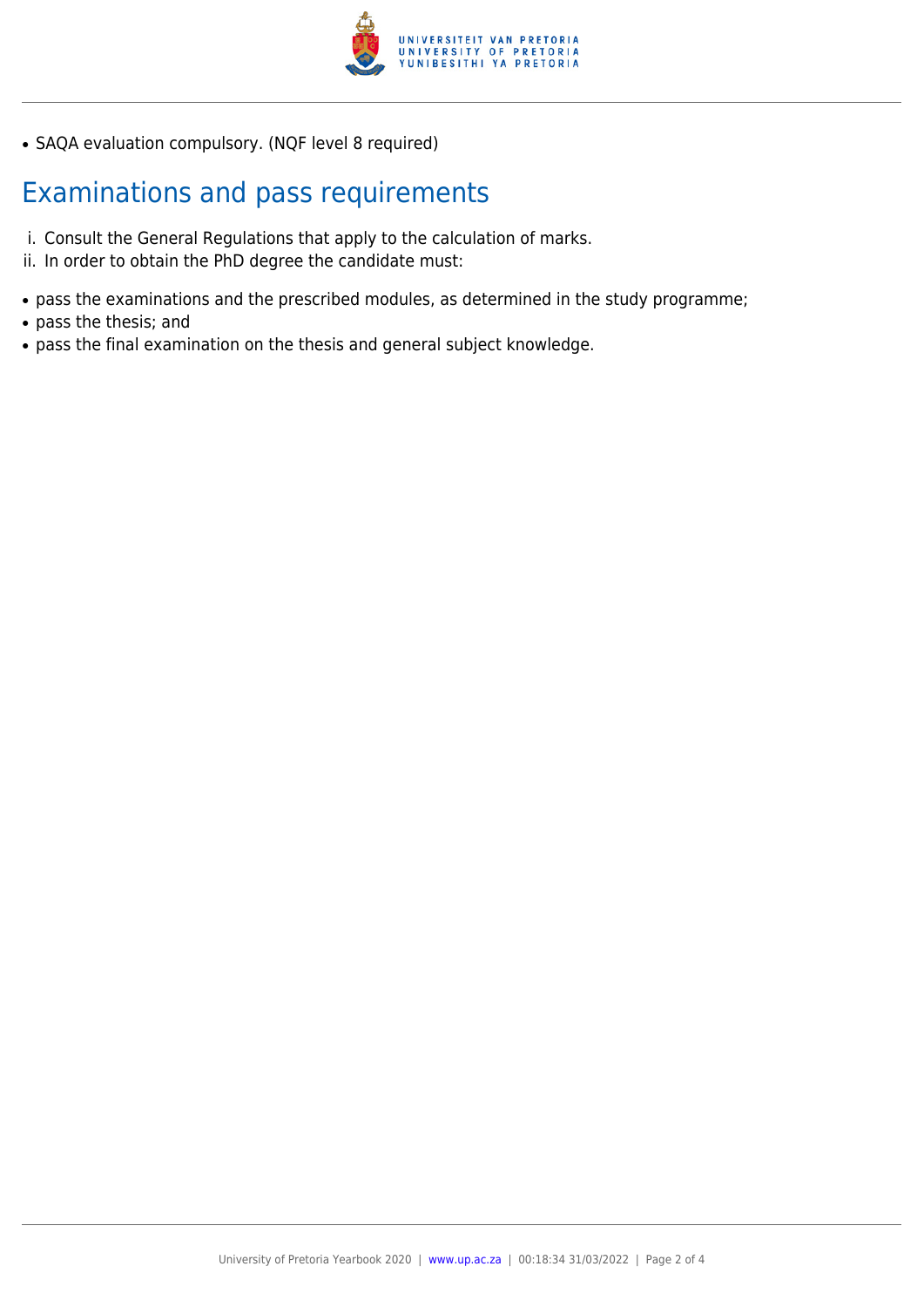

## Curriculum: Year 1

**Minimum credits: 360**

### **Core modules**

[Forest Science 990](https://www.up.ac.za/yearbooks/2020/modules/view/FOR 990) (FOR 990) - Credits: 360.00